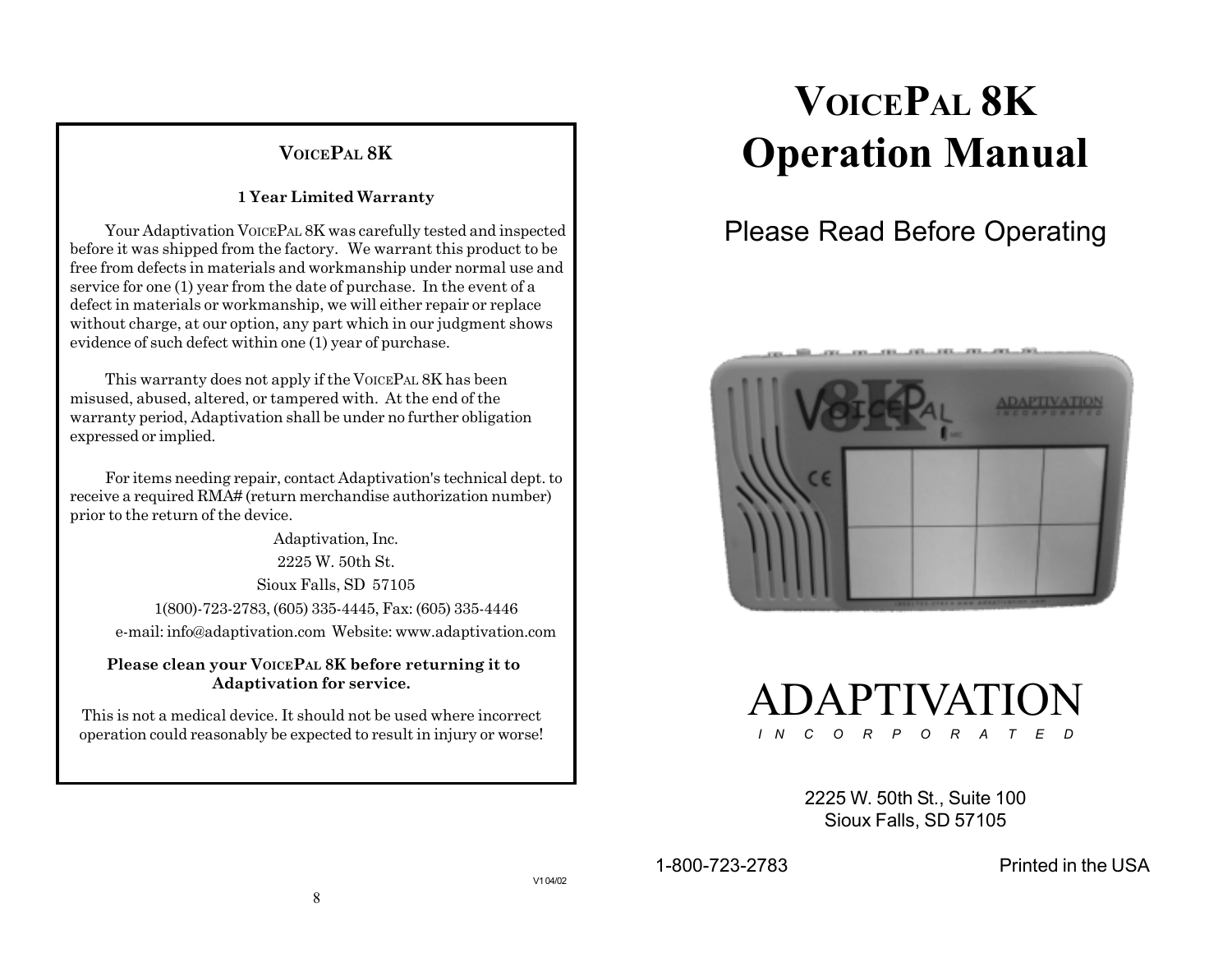## **Table of Contents**

**Problem**: When the messages play back, they seem to be very distorted. **Solution**: -Your batteries may be low. Check and replace the batteries if necessary.

-Adjust the volume to a lower level.

-Rerecord the messages in a quieter environment. Background noise may be affecting the recording.

**Problem**: When I press a switch, no message plays. **Solution**: The VOICEPAL 8K may be set to use delayed activation. If so, press the switch for the required amount of time, or set Delayed Activation to 0 seconds.

#### **Overlay Template**

Feel free to make a photocopy of this page to make overlay templates for the VoicePal 8K. These templates can also be created using Boardmaker by downloading the VoicePal 8K template off the Mayer-Johnson website (www.mayer-johnson.com).

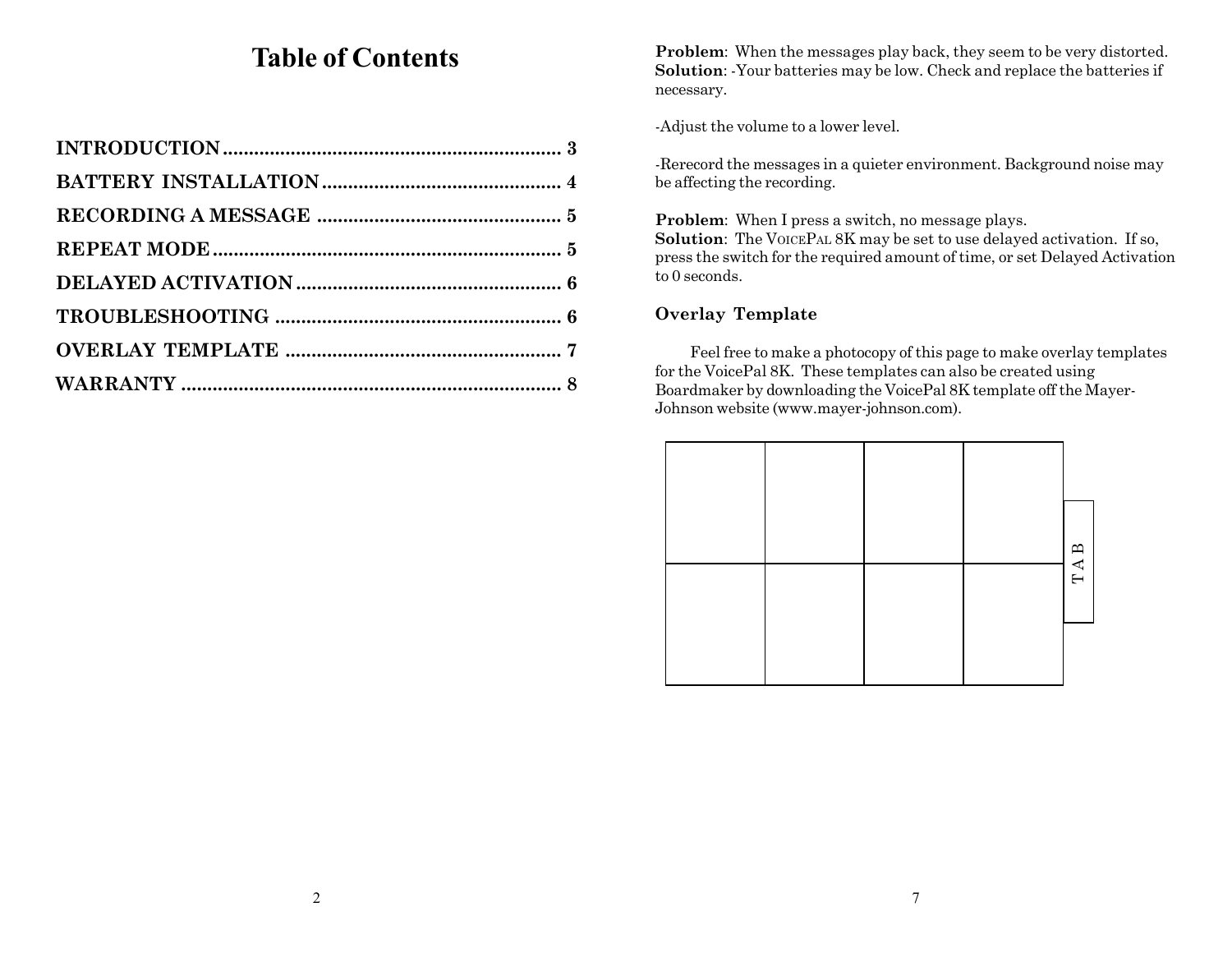<span id="page-2-0"></span>**Delayed Activation:** Typically when a switch is pressed, the message plays back immediately. A delay can be added anywhere from 0 seconds up to 2.5 seconds. This means the switch must be held down for the delay period before a message plays. This is particularly helpful for several reasons. First, in the case of Taction Pads adhered to objects, it gives the operator time to identify the object being touched before the message plays. The person has time to feel each object to identify first. When the desired object is found, the operator holds his/her hand on it for the delay time, at which the VOICEPAL 8K activates. Delayed Activation is also helpful if a person drags his/her hand across a picture board or Switchboard before reaching the picture of choice. A message will play only if the person's hand stays on the switch for the delay period. A delay may also be set to allow an individual to gain eye contact with the listener before the message plays.

The delay is set by rotating the knob on the right side of the VoicePal 8. The farther clockwise the knob is rotated, the longer the delay. See figure 2.

#### **Troubleshooting**

**Problem:** When I record a message, all I hear upon releasing the switch is a clicking noise.

**Solution**: Rerecord the message ensuring that while you are talking into the VOICEPAL 8K you are pressing the switch. If you inadvertently bump the switch while in Record mode the VOICEPAL 8K will record sound for a split second which sounds like a clicking noise when you play it back.

**Problem:** My VOICEPAL 8K seems to have quit working. It makes no sound when turned on and a switch is pressed.

**Solution**: Check the condition of the batteries. They may be too weak to function or may be improperly installed. Check to ensure the volume is turned up.

-Turn the VOICEPAL 8K, completely remove the batteries and wait 20 seconds before reinstalling them. Turn the VOICEPAL 8K on and try recording and playing back a message again.

-Try plugging the switch into a different jack.

- Try another switch.

#### **Congratulations on purchasing the VOICEPAL 8K communication aid by Adaptivation, Inc.**

To ensure successful operation of the VOICEPAL 8K, please read and follow these operating instructions.

#### **Your VOICEPAL 8K includes the following:**

- (1) VOICEPAL 8K communication device
- (1) Pal Pad™ adaptive switch
- (1) Taction Pad™ adaptive switch
- (1) Instruction Manual
- (4) AAA Batteries

#### **Each VOICEPAL 8K was designed with these important features:**

- \* Lightweight, yet rugged and durable construction
- Capacity for up to eight 11-second messages
- Battery powered (four AAA batteries, included) for safety and convenience
- \* Long battery life
- \* External speaker jack
- \* Delayed Activation
- \* Repeat Message Mode
- \* Volume Control

#### **Preview**

Your VOICEPAL 8K has the capacity to digitally record up to eight 11second messages, which are activated by the keypad or adaptive switches. Located on the right side of the device are eight jacks which allow up to eight external switches to be connected to the VOICEPAL 8K.

Although there are eight jacks for eight possible switches, you need only insert the number of switches you intend to use. As your messaging needs grow, more switches can be added. The VOICEPAL 8K is well suited for use among multiple users. One person can use, for example, messages 1 through 4 and another can use messages 5 through 8. Or one person could use, say, messages 1, 2 and 3 for a morning activity, 4, 5 and 6 for an afternoon activity and 7 and 8 for a social activity.

An external speaker jack is provided on the right side edge of the VOICEPAL 8K for connection to an external speaker source.